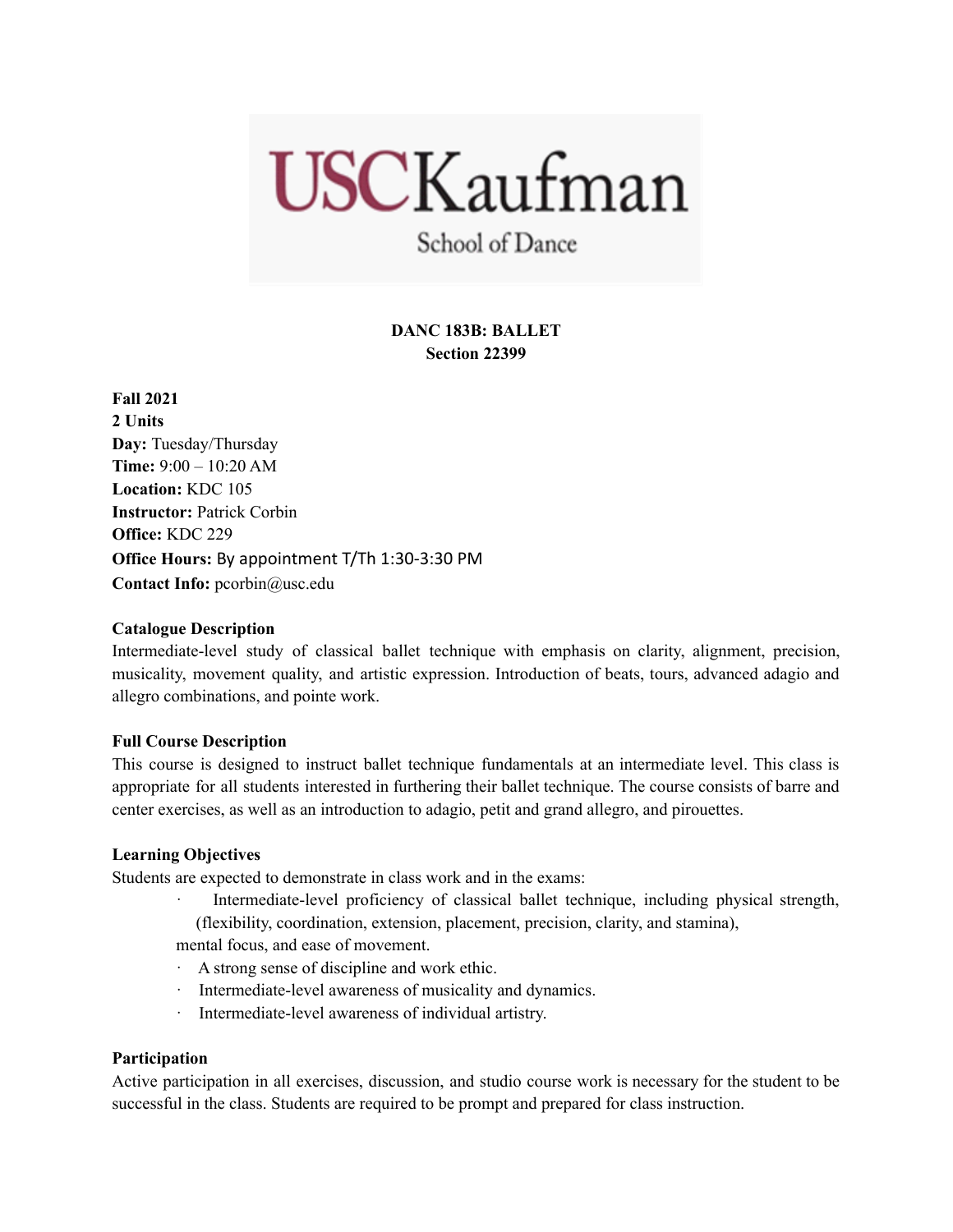## **Proper Attire for Technique Class**

Students are expected to be dressed appropriately with hair neat and out of the face at the beginning of class. Studio attire should be clean and show the body modestly and allow for full range of motion: solid color leotard, pink or black full-length tights, yoga and/or close-fitting work-out attire, dance belt, ballet slippers with elastic or pointe shoes.

## **Description and Assessment of Assignments**

*YouTube* Viewing Approximately once a week, students will be assigned a short YouTube viewing.

Journal Journals are assigned through Blackboard. Due dates: **Journal #1 - Tuesday August 31 Journal #2 - Tuesday Sept 28 Journal #3 - Tuesday Oct 19 Journal #4 - Tuesday Nov 9 Journal #5 - Tuesday Nov 30**

DANCE REVIEWS #1 and #2: Dance Performance (due on day of Final Exam):

Students will write two personal reflection papers (2 -3 pages, typed, double-spaced and proof-read each) offering original comments on the content and form of one dance performance each. Ticket stub and/or program must be stapled to your paper.

Recommended performances:

USC Kaufman Performances:

- Kaufman Cypher Celebration October 6 & 7, 2021
- Kaufman BFA Fall Works I on Oct 8, 2021
- Kaufman BFA Sophomore Student Works Showing on October 17 & 18, 2021
- Fall BFA Senior Student Works Showing on Nov 29, 2021

Visions & Voices:

- Dance as Radical Self - October 10, 2021

NOTE: Most events on campus eventually sell out. DO NOT wait until the last minute to obtain tickets for a performance.

Mid-Term and Final Exam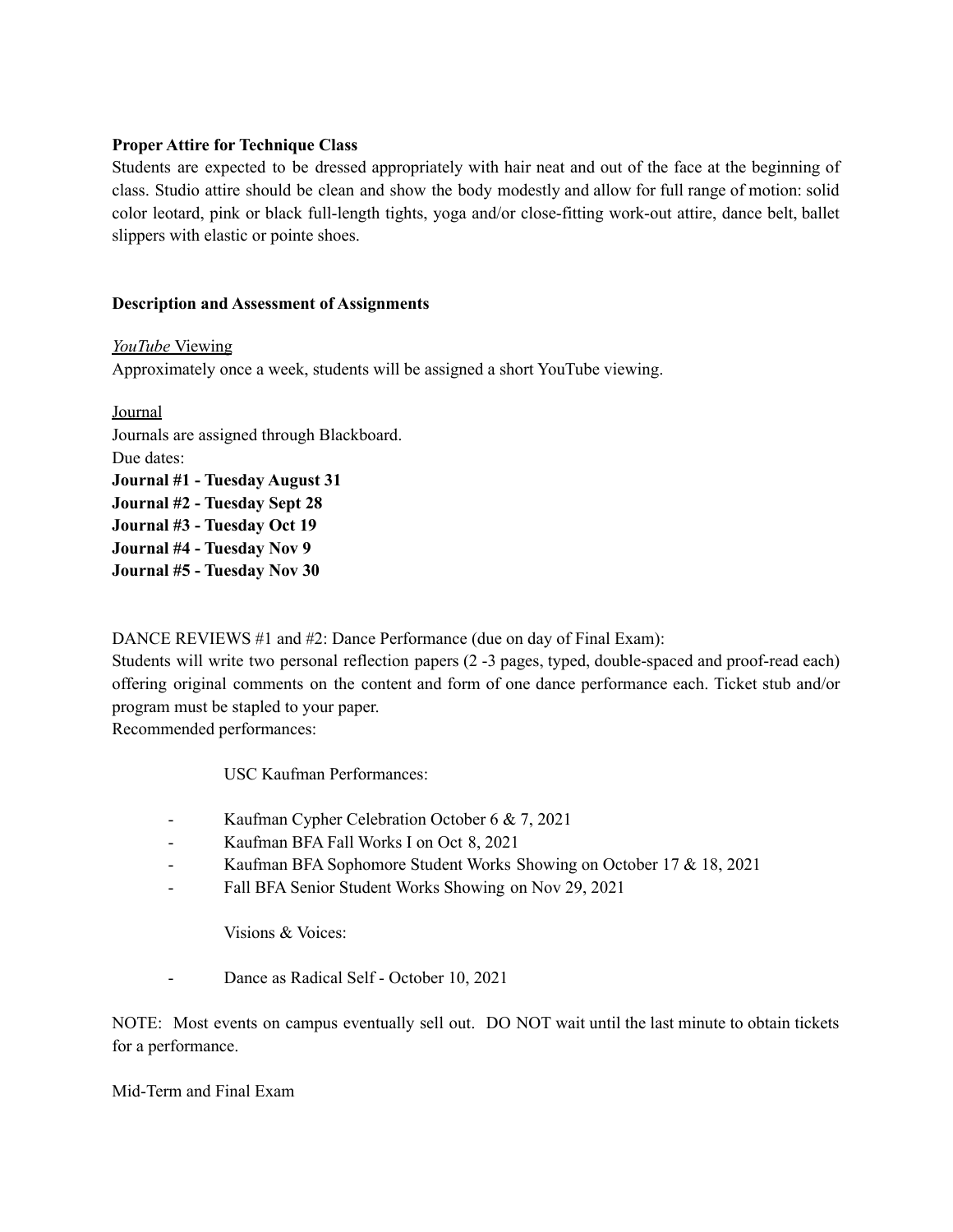The Mid-Term Exam will be a written exam on ballet vocabulary and class discussion topics. The Final Exam will be a practical exam of traditional class exercises.

Mid-Term: Tuesday, October 7th, 9:00am - 10:20am (during class) Final Exam: Thursday, December 9th - 11 a.m.-1 p.m.

Class Performance: The Elective Experience

This class will be participating in The Elective Experience Performance on the evening of Friday, December 6th in the KDC Performance Studio. Participation is highly encouraged but not mandatory. Class time will sometimes be used for rehearsal towards the end of the semester.

# **NOTE: Most events on campus eventually sell out. DO NOT wait until the last minute to obtain tickets for a performance.**

## Mid-Term and Final Exam

The Mid-Term Exam will be a written exam on ballet vocabulary and class discussion topics. The Final Exam will be a practical exam of traditional class exercises.

# **Mid-Term: Tuesday October 12th, 9:00am - 10:20am (during class) Final Exam: Thursday, December 9th - 11am - 1pm**

## Class Performance: *The Elective Experience*

This class will be participating in *The Elective Experience* Performance on the evening of Friday, December 6<sup>th</sup> in the KDC Performance Studio. Participation is highly encouraged but not mandatory. Class time will sometimes be used for rehearsal towards the end of the semester.

## **Grading Breakdown**

40% Lesson progress, preparation and achievement as evidenced by active participation and accomplishment of in-class work observed by teacher

- 15% Journal
- 15% Dance Concert Reflection Papers
- 15% Mid-Term Exam
- 15% Final Exam

| $A+=100$ points          | $B+=87-89$ points  |
|--------------------------|--------------------|
| $A = 95-99$ points       | $B = 84-86$ points |
| $A = 90-94$ points       | $B = 80-83$ points |
| $C_{+} = 77 - 79$ points | $D+= 67-69$ points |
| $C = 74-76$ points       | $D = 64-66$        |
| $C = 70-73$ points       | $D = 61-63$ points |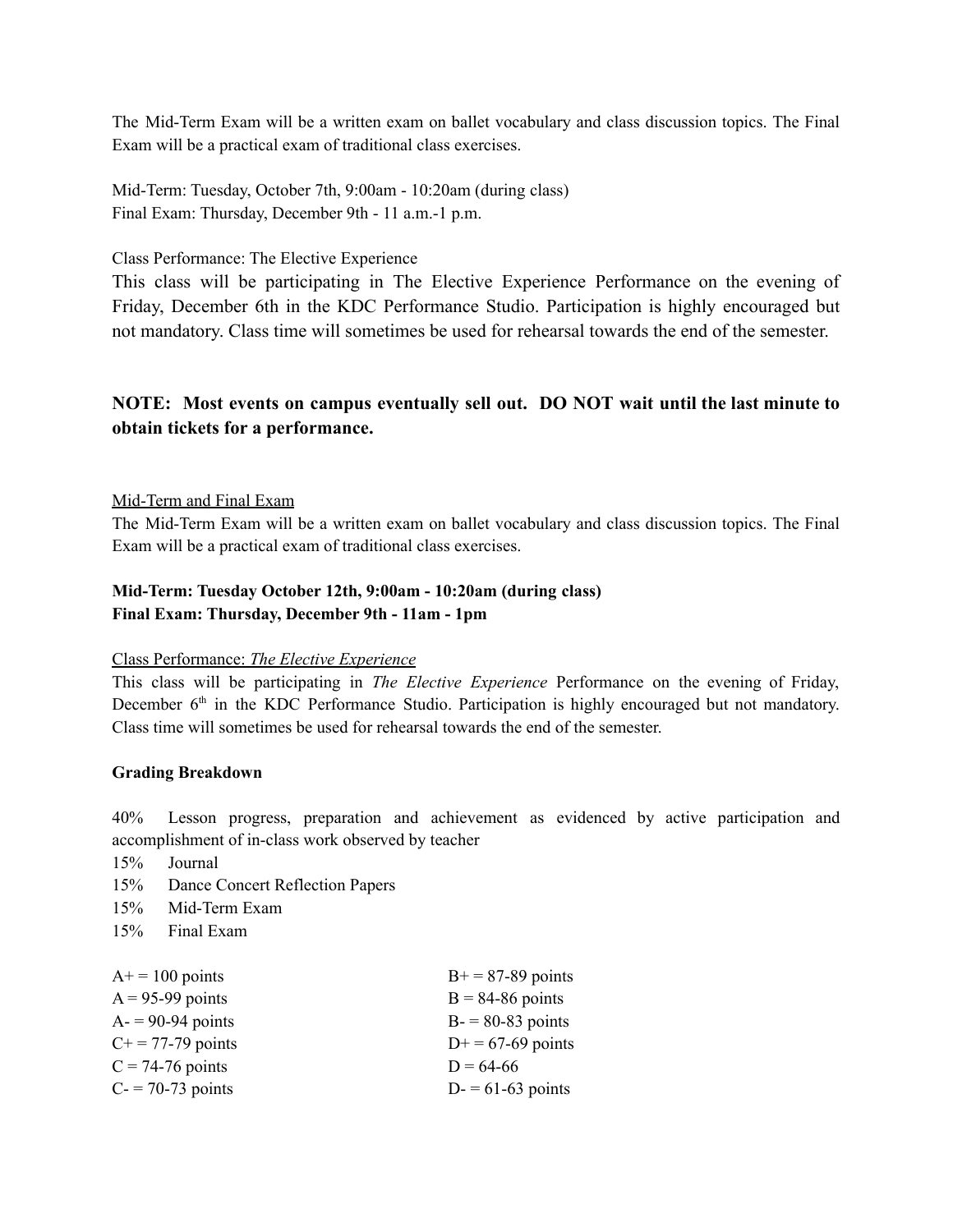#### $F = 60$  or below

### **Attendance Policy**

Attendance is mandatory as most of our work is done in the studio each session. There will be **TWO** excused absences allowed. No doctors' notes are necessary or accepted. No make-up classes are allowed. Tardiness is not tolerated as early warm-ups are critical to preventing injury; the full class time is necessary to complete course training, and tardiness creates a significant disruption to the course work of the other students. Tardiness of 15 minutes or more will constitute an absence. Further, three tardy attendances will also constitute an absence. Because active participation as defined herein is so utterly important to this course, each unexcused absence will count for a 7-point deduction of active participation points.

|  | <b>Schedule (Subject to Change)</b> |  |
|--|-------------------------------------|--|
|--|-------------------------------------|--|

|                            | <b>Topics/Daily</b><br><b>Activities</b>                             | <b>Readings</b><br>and<br><b>Homework</b> | Deliverable/Due<br><b>Dates</b>               | <b>Other</b> |
|----------------------------|----------------------------------------------------------------------|-------------------------------------------|-----------------------------------------------|--------------|
| WEEK 1<br>Aug 24<br>Aug 25 | Intermediate-le<br>vel<br>ballet barre<br>and<br>center<br>exercises | YouTube<br>Viewing #1                     |                                               |              |
| WEEK 2<br>Aug 31<br>Sep 2  | Intermediate<br>-level ballet<br>and<br>barre<br>center<br>exercises | YouTube<br>Viewing #2                     | <b>Journal</b> #1<br><b>Tuesday August 31</b> |              |
| WEEK 3<br>Sep 7<br>Sep 9   | Intermediate<br>-level ballet<br>barre<br>and<br>center<br>exercises | YouTube<br>Viewing #3                     |                                               |              |
| WEEK4<br>Sep 14<br>Sep 16  | Intermediate<br>-level ballet<br>barre<br>and<br>center<br>exercises | YouTube<br>Viewing #4                     |                                               |              |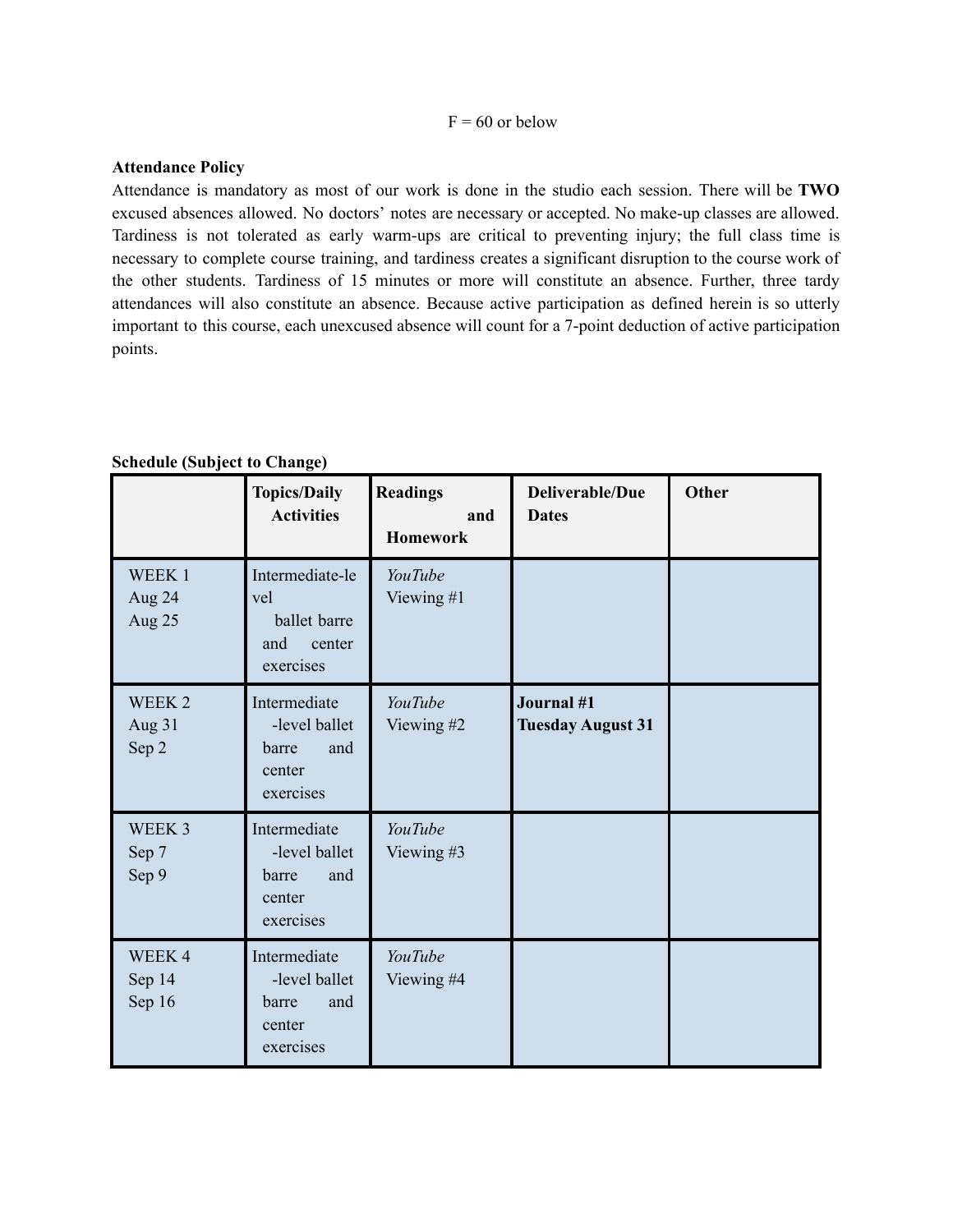| WEEK 5<br>Sep 21<br>Sep 23           | Intermediate<br>-level ballet<br>and<br>barre<br>center<br>exercises | YouTube<br>Viewing #5         |                                      |                                                                        |
|--------------------------------------|----------------------------------------------------------------------|-------------------------------|--------------------------------------|------------------------------------------------------------------------|
| WEEK 6<br>Sep 28<br>Sep 30           | Intermediate<br>-level ballet<br>and<br>barre<br>center<br>exercises | YouTube<br>Viewing #6         | Journal #2<br><b>Tuesday Sept 28</b> |                                                                        |
| WEEK 7<br>Oct 5<br>Oct 7             | Intermediate<br>-level ballet<br>barre<br>and<br>center<br>exercises | YouTube<br>Viewing #7         |                                      |                                                                        |
| WEEK 8<br>Oct 12                     | Intermediate<br>-level ballet<br>barre<br>and<br>center<br>exercises | YouTube<br>Viewing #8         |                                      | <b>Class</b><br>N <sub>0</sub><br>on<br>Thurs, Oct 15<br>(Fall Recess) |
| WEEK 9<br>Oct 19<br>Oct 21           | Intermediate<br>-level ballet<br>and<br>barre<br>center<br>exercises | YouTube<br>Viewing #9         | Journal #3<br><b>Tuesday Oct 19</b>  |                                                                        |
| WEEK 10<br>Oct 26<br>Oct 28          | Intermediate<br>-level ballet<br>barre<br>and<br>center<br>exercises | <b>YouTube</b><br>Viewing #10 |                                      |                                                                        |
| WEEK 11<br>Nov 2<br>Nov <sub>4</sub> | Intermediate<br>-level ballet<br>and<br>barre<br>center<br>exercises | YouTube<br>Viewing #11        |                                      |                                                                        |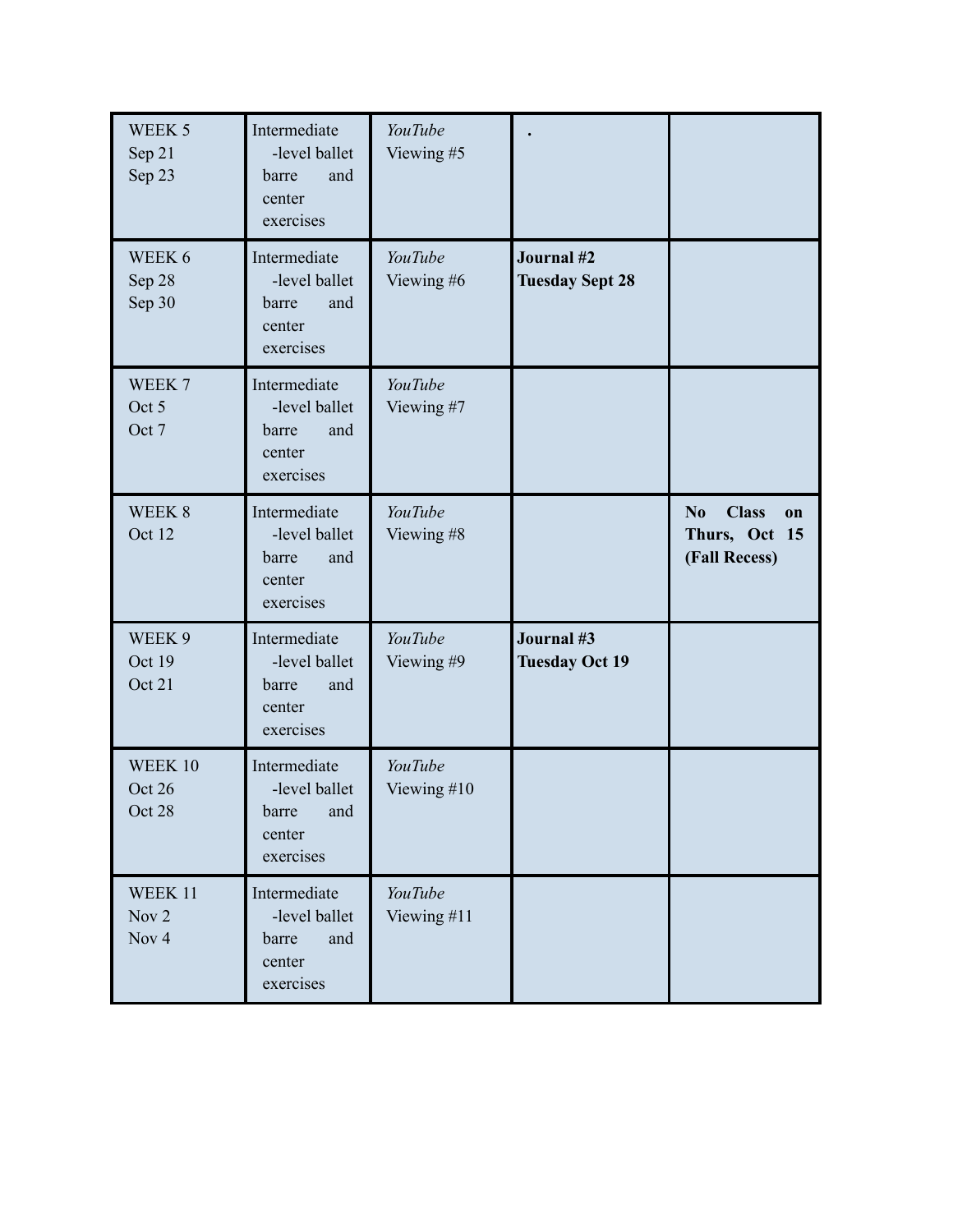| <b>WEEK12</b><br>Nov 9<br>Nov 11                                               | Intermediate<br>-level ballet<br>barre<br>and<br>center<br>exercises | YouTube<br>Viewing #12 | Journal #4<br><b>Tuesday Nov 9</b>                                          |                                                             |
|--------------------------------------------------------------------------------|----------------------------------------------------------------------|------------------------|-----------------------------------------------------------------------------|-------------------------------------------------------------|
| WEEK 13<br><b>Nov 16</b><br><b>Nov 18</b>                                      | Intermediate<br>-level ballet<br>and<br>barre<br>center<br>exercises | YouTube<br>Viewing #13 |                                                                             |                                                             |
| WEEK 14<br><b>Nov 23</b>                                                       | Intermediate<br>-level ballet<br>barre<br>and<br>center<br>exercises |                        |                                                                             | <b>Class</b><br>No<br>on<br>Thurs, Nov 25<br>(Thanksgiving) |
| WEEK 15<br><b>Nov 30</b><br>Dec 2                                              | Intermediate<br>-level ballet<br>barre<br>and<br>center<br>exercises |                        | Journal #5<br><b>Tuesday Nov 30</b>                                         |                                                             |
| <b>FINAL</b><br><b>EXAM:</b><br>Thursday,<br>December 9,<br>11:00am<br>1:00pm. |                                                                      |                        | <b>Reflection</b><br>Papers #1 and<br>#2 - Due Day of<br><b>Final Exam.</b> |                                                             |

# **Additional Policies**

## **Names and Pronouns**

Please enter your preferred name and pronoun in your Zoom profile using the rename feature or you can request to enter this permanently by emailing consult@usc.edu.

## **Equity, Diversity and Inclusion**

This class takes place at a university committed to equity for all students, where diversity and inclusion are considered critical to the academic environment. In this classroom, free speech is respected, and civil discourse is expected, with a safe learning environment the priority. We will endeavor to use language that is respectful—sometimes being inquisitive and creative, because language changes all the time—particularly when it comes to differences in age, ethnicity, gender identity or expression, race or socioeconomic status.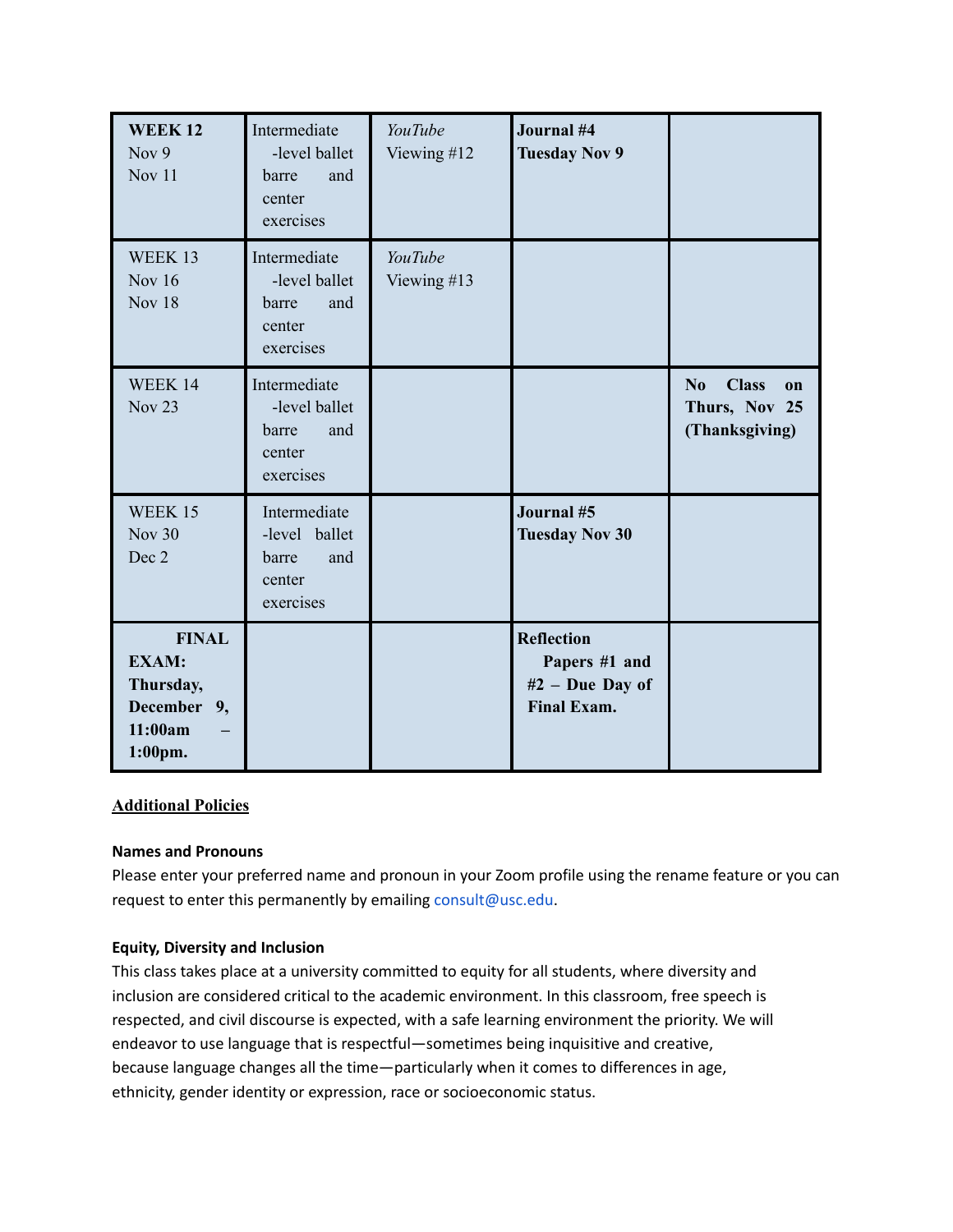#### **"Call-In" Agreement**

We as Kaufman faculty support conversations surrounding racial justice and encourage fostering a culture of calling people IN to the conversation as opposed to calling people out.

#### **Statement on Physical Contact**

As an embodied art form, dancing is a physical and an emotional act. In the process of studying dance, students often experience physical contact with their instructors and peers. Faculty members may use touch to provide proprioceptive and kinesthetic feedback to students; they may use touch to correct alignment, improve technique, and promote healthier movement practices. In some classes, particularly those involving partnering, students' will experience physical contact with their peers. As developing artists experimenting with modes of expression, students may also experience a variety of emotions in the classroom. As such, it is imperative that the studio-classroom be a safe, inclusive, and respectful space for all students and faculty. Open and honest communication and respectful and considerate interactions are always expected and are a fundamental requirement of studying in the USC Kaufman School of Dance. Unless otherwise articulated to a faculty member or peer, consent to discipline-specific and appropriate touching is assumed. Students always have the right to revoke that consent and should express any discomfort they feel in the classroom to the faculty instructor or Vice Dean immediately. USC Kaufman seeks to nurture compassionate artists who respect the dignity, humanity, and personal embodied experience of all individuals.

#### **Emergency Plan**

In the event of a university-wide emergency, guidance and directions will be shared by Campus Emergency Operations in all available outlets, including the website and TrojanAlerts. Students are encouraged to maintain close contact with all available communications avenues for updates to university operations. USC Kaufman will abide by all university protocols and recommendations. If the Kaufman Dance Center is not available when classes resume, students can receive updates from the school's Departmental Operations Center (DOC) on Ramo Lawn (between the Thornton School of Music and Norris Cinema, close to the Bing Theatre).

#### **Technological Proficiency and Hardware/Software Required**

Students will need an electronic device with access to Zoom and Blackboard for this course. They are asked to familiarize themselves with these two interfaces. Please see the links below for technology support.

**USC Technology Support Links** Zoom [information](https://keepteaching.usc.edu/students/student-toolkit/classroom/zoom/) for students [Blackboard](https://studentblackboardhelp.usc.edu/) help for students [Software](https://software.usc.edu/) available to USC Campus

**USC Technology Rental Program**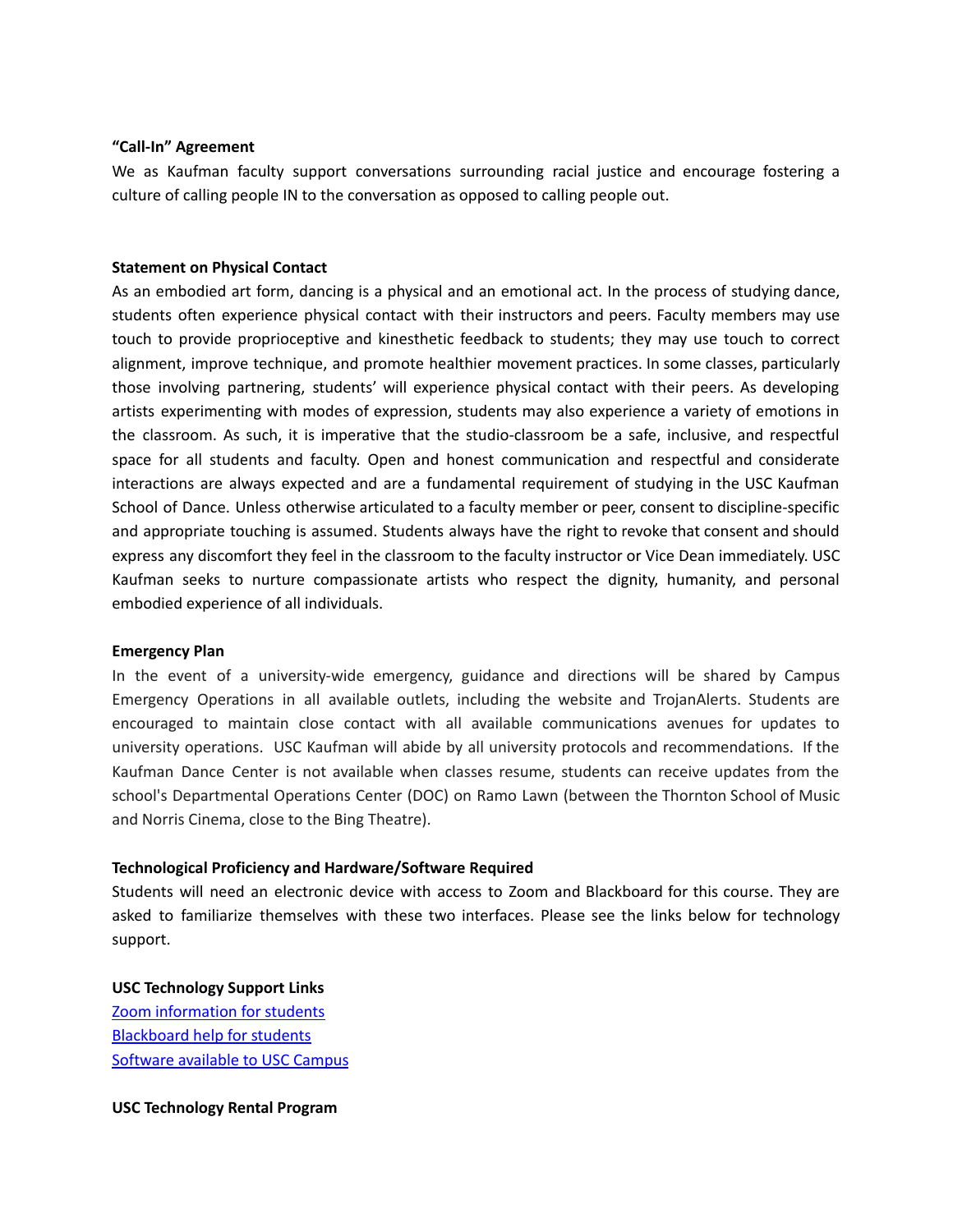We realize that attending classes online and completing coursework remotely requires access to technology that not all students possess. If you need resources to successfully participate in your classes, such as a laptop or internet hotspot, you may be eligible for the university's equipment rental program. To apply, please submit an [application.](https://studentbasicneeds.usc.edu/resources/technology-assistance/)

## **Synchronous Participation**

In general, students should plan to attend every synchronous session for the classes in which they are enrolled, irrespective of when it occurs in their time zone.

## **USC Shibboleth Log In**

Students are expected to be signed-in to their USC account prior to the start of each Zoom class session to ensure a safe and smooth experience for all students.

# **USC's Nine International Offices**

Support for international students is also available through USC's offices in Beijing, Shanghai, Hong Kong and South China, Taiwan, South Korea, India, U[K](http://click.comms.usc.edu/?qs=c79d21e58ec0c0385407e9af52d74744c7d898474dab66d4963816ae0f15c672d2e4c5d0df213a49a55b55494b5ffe13afbf57b2693386b1) and Europe, Brazil, and Mexico. Additional details and contact information can be found at [https://global.usc.edu/global-presence/international-offices/](http://click.comms.usc.edu/?qs=c79d21e58ec0c0385407e9af52d74744c7d898474dab66d4963816ae0f15c672d2e4c5d0df213a49a55b55494b5ffe13afbf57b2693386b1).

## **Religious Holy Days Policies**

University policy grants students excused absences for observance of religious holy days. You must inform the professor at least one full week in advance to request such an excused absence. You will be given an opportunity to make up missed work if necessary.

# *Statement on Academic Conduct and Support Systems*

## **Academic Conduct:**

Plagiarism – presenting someone else's ideas as your own, either verbatim or recast in your own words – is a serious academic offense with serious consequences. Please familiarize yourself with the discussion of plagiarism in *SCampus* in Part B, Section 11, "Behavior Violating University Standards["](https://policy.usc.edu/scampus-part-b/) [policy.usc.edu/scampus-part-b.](https://policy.usc.edu/scampus-part-b/) Other forms of academic dishonesty are equally unacceptable. See additional information in *SCampus* and university policies on scientific misconduct, http://policy.usc.edu/scientific-misconduct.

## **Support Systems:**

# *Student Counseling Services (SCS) – (213) 740-7711 – 24/7 on call*

Free and confidential mental health treatment for students, including short-term psychotherapy, group counseling, stress fitness workshops, and crisis intervention. [engemannshc.usc.edu/counseling](https://engemannshc.usc.edu/counseling)

## *National Suicide Prevention Lifeline – 1 (800) 273-8255*

Provides free and confidential emotional support to people in suicidal crisis or emotional distress 24 hours a day, 7 days a week. [www.suicidepreventionlifeline.org](http://www.suicidepreventionlifeline.org/)